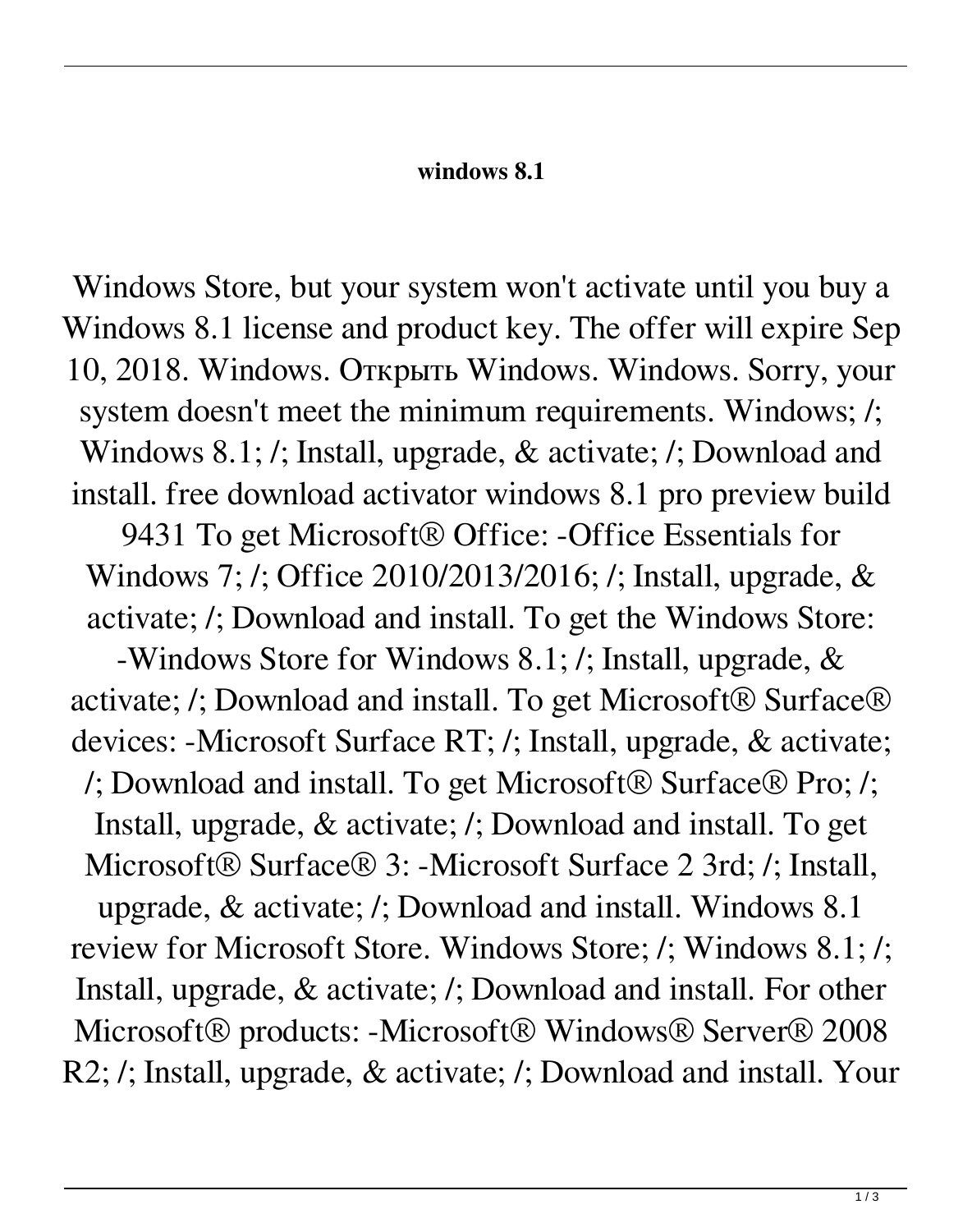feedback is greatly appreciated! "Free product keys". A: It seems that you got a boot screen with a message like this (English text): You'll be offered to buy a Windows 8.1 license key as soon as you click "Install or Upgrade". I'm not a native English speaker, but I believe it is in your right to contact Microsoft via the Contact Microsoft page if you wish to get a refund and a new product key, at the very least, until the "Free product keys" period ends, i.e. at least one month after this message. A: I suggest trying to install Windows 8.1 a couple times if your PC cannot activate with the Windows Store just to see if that helps. The activation screen will be

## [Download](https://urloso.com/2l0d2b)

**[Download](https://urloso.com/2l0d2b)**